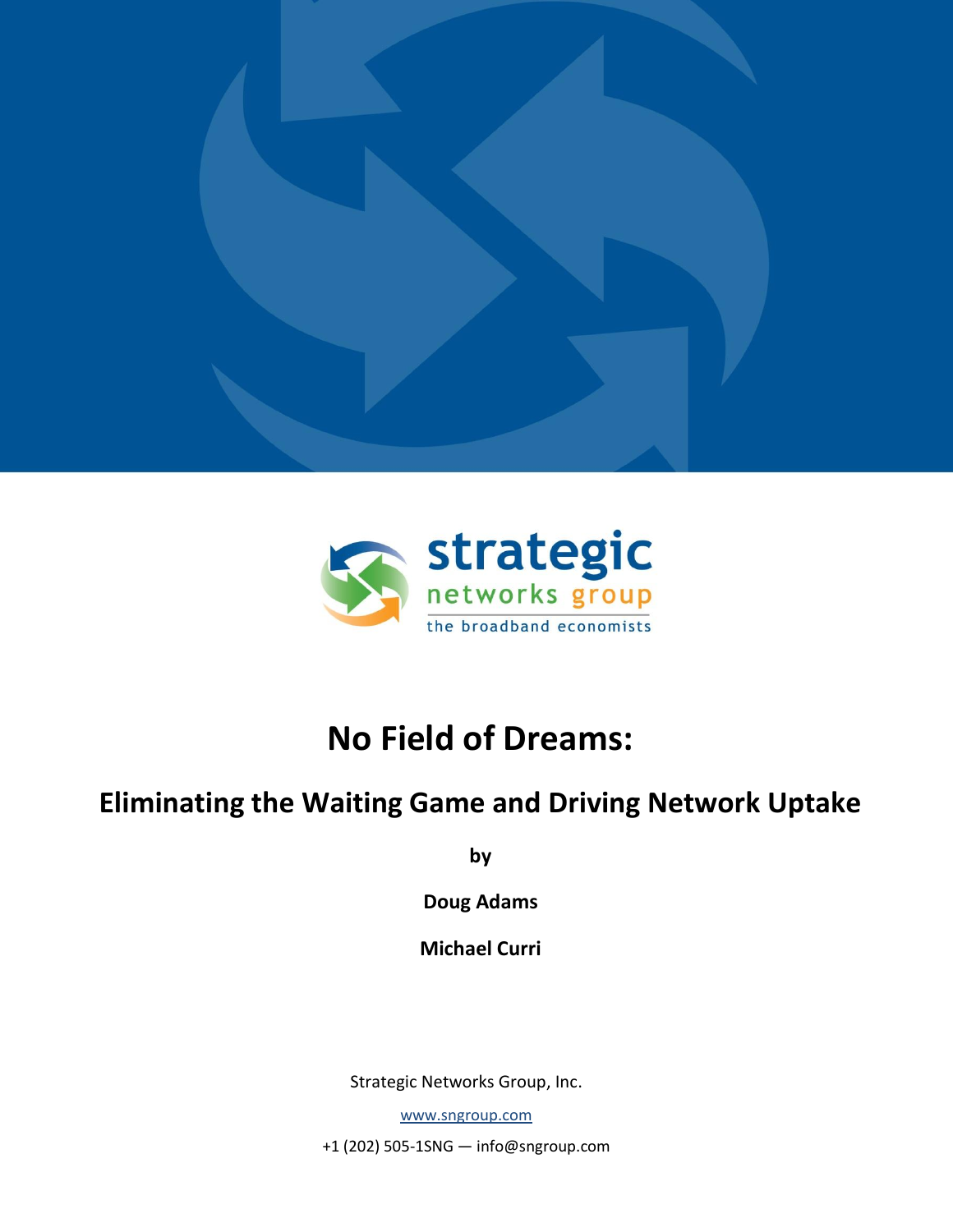

# **INTRODUCTION**

In working across the globe and working with multiple carriers deploying new, more robust broadband<sup>1</sup> networks, Strategic Networks Group (SNG) consistently comes up against the notion that once the network is built, adoption will naturally follow. "Build it and they will come" is a school of thought that expresses the great hope that potential subscribers will naturally adopt, however this notion goes against what we have always known about technology adoption.

Meanwhile, broadband is broadband for many consumers and businesses. Organizations like US Ignite are forming to promote "Next generation Applications," specifically new applications in education, healthcare, clean energy, public safety, and workforce development, including advanced manufacturing. These require the ultra-fast broadband connectivity the networks being rolled out today provide. And before we get to "Next generation applications," consider the bandwidth required to support online collaboration so critical to being competitive in a  $21<sup>st</sup>$  century economy.

In the following white paper, SNG will apply its own experience and findings with accepted technology marketing theories to better explain why, when it comes to introducing ultra-fast broadband (e.g. fiber / FTTH<sup>2</sup>), "build it" is merely step one of gaining traction.

### **Technology 101: The History of the Technology Adoption Lifecycle**

In 1957, the technology adoption lifecycle was introduced as a model by Joe M. Bohlen, George M. Beal and Everett M. Rogers of Iowa State University as a model to explain the adoption process (in their case, hybrid seed corn).



<sup>1</sup> Broadband – high-speed Internet

 $2$  FTTH – Fiber to the Home

l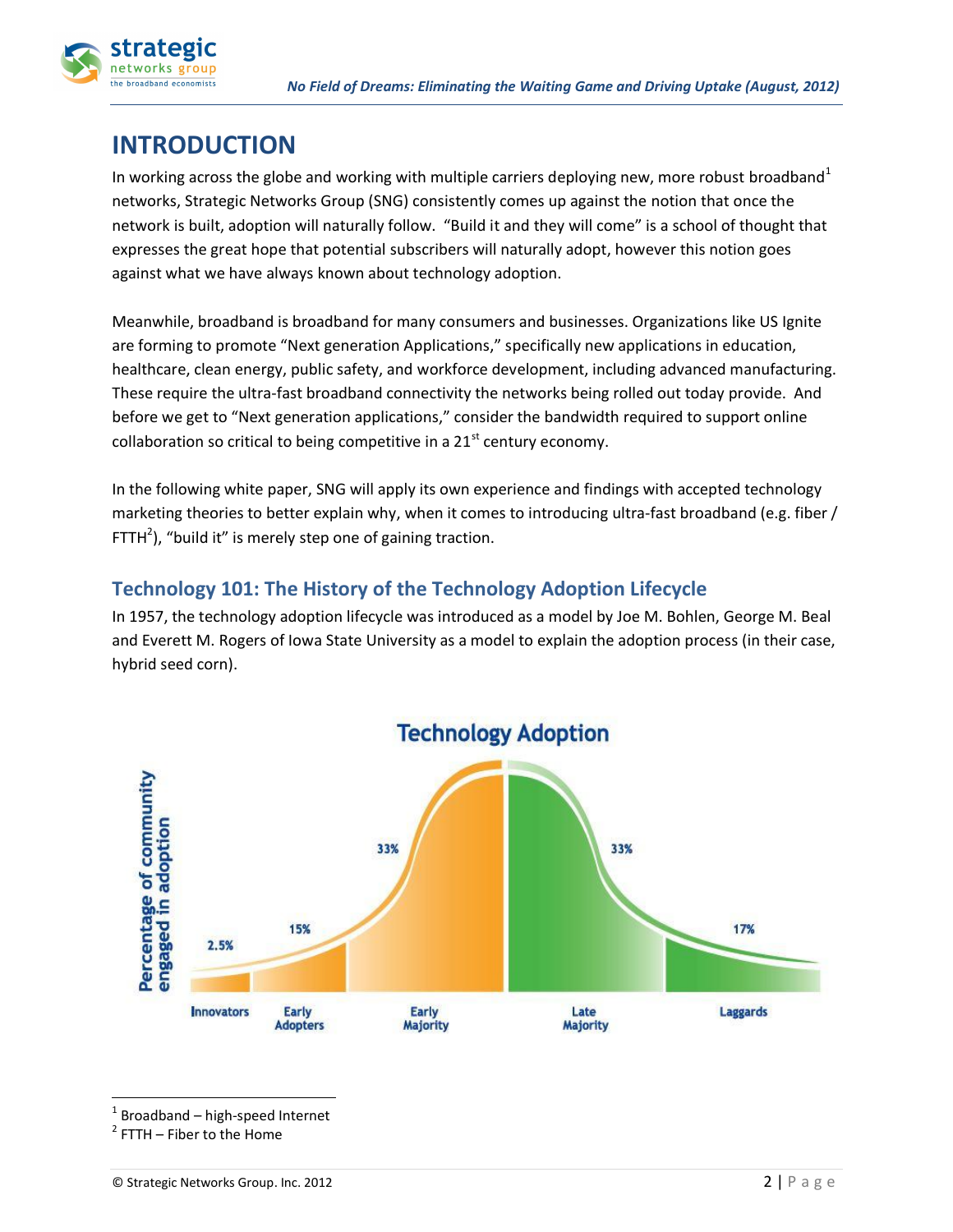

The technology adoption curve shows the unique lifecycle of innovation, and the groups who tend to adopt along the way.

| <b>Adoption Groups</b> | <b>Technology Stage</b>                                                                                                                                                                   |
|------------------------|-------------------------------------------------------------------------------------------------------------------------------------------------------------------------------------------|
| <b>Innovators</b>      | Bleeding Edge - Any technology that shows high potential but has<br>not demonstrated its value or settled                                                                                 |
| <b>Early Adopters</b>  | Leading Edge $-$ A technology that has proven itself in the<br>marketplace but is still new enough that it may be difficult to find<br>knowledgeable personnel to implement or support it |
| <b>Early majority</b>  | State of the Art - Majority believes the technology is the "right"<br>solution.                                                                                                           |
| Late Majority          | <b>Dated</b> – Still useful but a more effective version is available                                                                                                                     |
| Laggards               | <b>Obsolete</b> – Maintained but no longer implemented technology.                                                                                                                        |

#### **Nature versus Nurture**

If we were to describe the technology lifecycle as the natural progression for technology products, or nature, in 1962 Ohio State professor Everett Rogers introduced "nurture" to the equation. In his book *Diffusion of Innovations*, he lays out the four main elements that that influence technology adoption, or movement along the technology curve:

- The innovation The product, service, etc. and its characteristics.
- Communication channels How the innovation is brought to the public.
- Time The length of time required to pass through the innovation-decision process. Individuals must through 5 stages of decision making…
	- o Knowledge (The innovation is introduced)
	- o Persuasion (Interest is established, information is sought/gathered)
	- o Decision (weighing advantages/disadvantages)
	- o Implementation (employing innovation)
	- o Confirmation (using the technology to its fullest potential)
- Social System Interrelated units that are engaged in joint problem solving to accomplish a common goal.

In SNG's experience, ultra-fast broadband network developers focus on the "innovation" element of their network and remain with that focus, rather than moving on to also address the other elements of communication, time and social systems.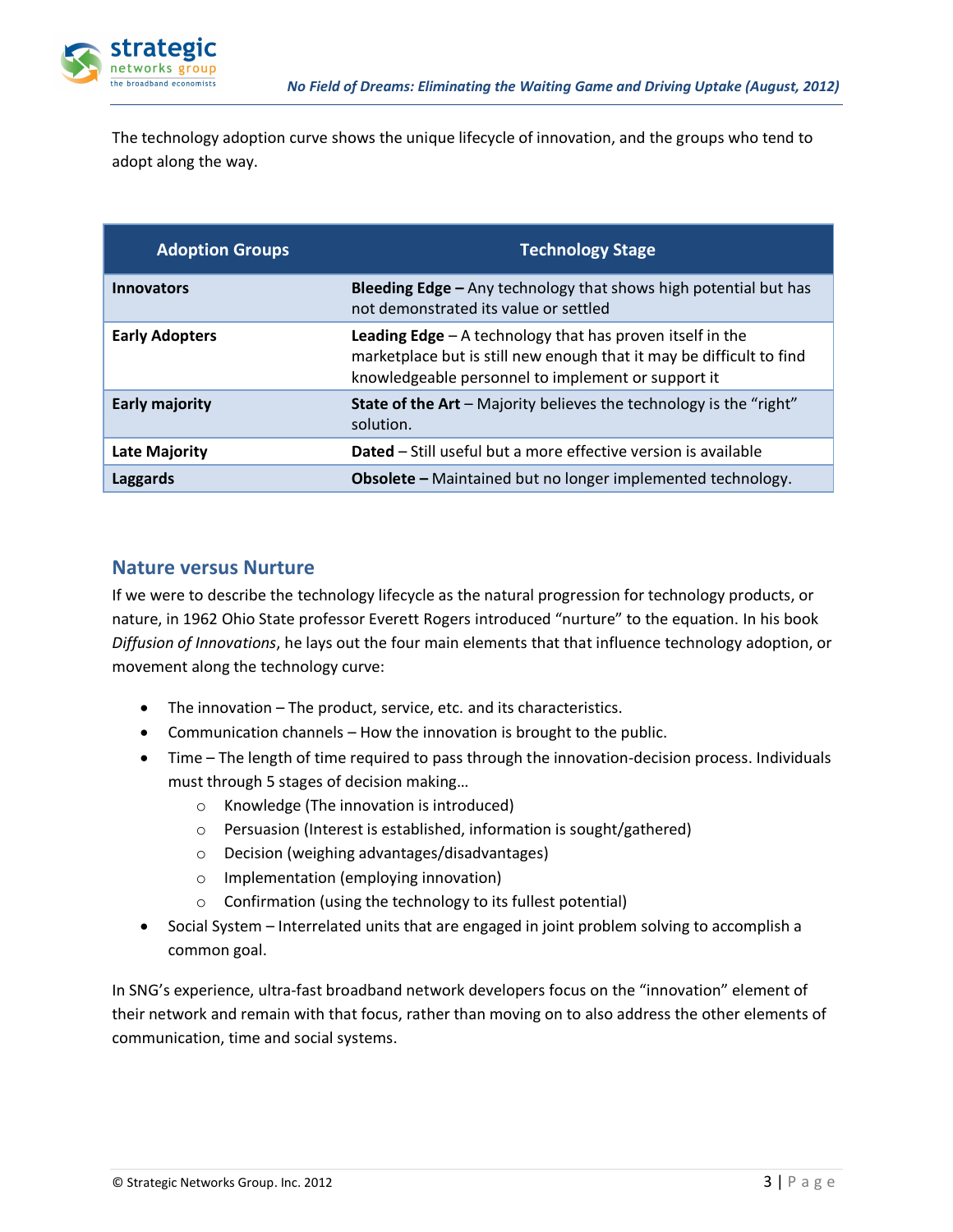

### **Crossing the Chasm So They Will Come**

In 1991, Geoffrey A. Moore brought the technology lifecycle together with the diffusion of innovation theory in his book *Crossing the Chasm*. In it he explained how difficult it was to move a product from innovators/early adopters to a majority stage.



Moore calls the innovators "visionaries" and the group after the chasm the pragmatists. The key to a successful technology rollout is not getting the visionaries on board, but rather, **winning over the pragmatists.** Most technology requires a change or an action for adoption. And to get the masses to start adopting, there needs to be a compelling case to motivate action.

#### **Benefits, not Features**

Many great technologies fall flat when trying to cross the chasm because of a simple truism: people buy benefits, not features - think what happened to Betamax in the format war against VHS, as compared to how consumers bought the iPod and subsequently the iPhone not because it was new technology, but because it was convenient to carry 1000s of songs on one device while the iPhone enables productivity and mobility. So the challenge is there for technology to become much more than a "shiny object," but as a vehicle for a better, more productive life.

This goes against how many technology firms operate as the champion of most new products, services, etc. was an engineer who (justifiably) is proud of and in love with the features of a product. They spent a great deal of time developing said features – but if they are not made into benefits (1000s of songs in your pocket), products like the iPod would die before ever crossing the chasm. The challenge is to take the engineers feature… and make it relevant – a benefit.

So what about ultra-fast broadband networks? How does it cross the chasm and go from an early adopter technology to reaching the masses? The survival of your network depends on the answer to this very question.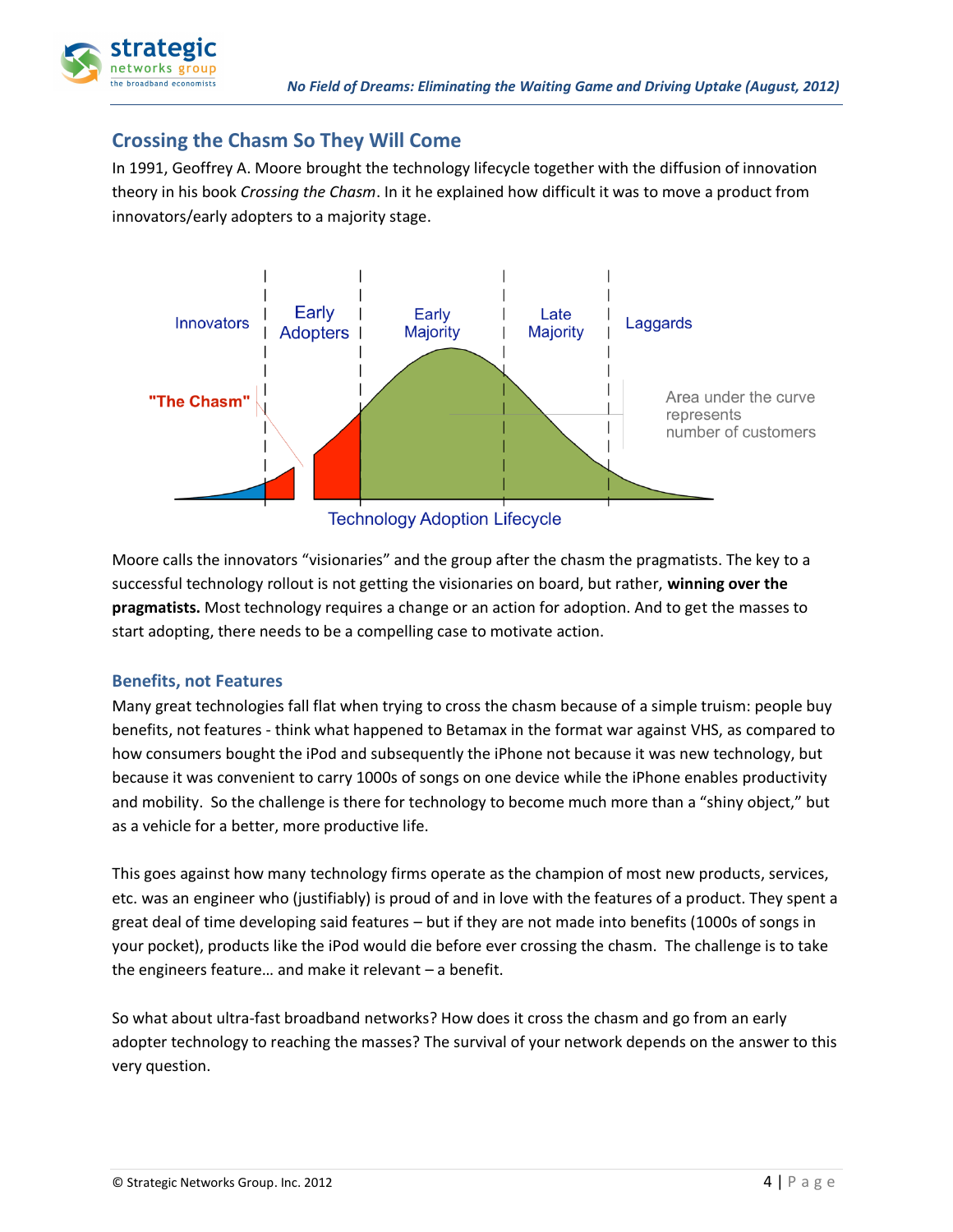

# **WHY AREN'T THEY COMING?**

As the build phase of ultra-fast broadband network initiatives wind down, network operators are finding they have reached an impasse – there is this fantastic, wonderfully robust network that businesses, organizations, and individuals are not adopting.

Operators skilled at building and managing networks are faced with a new hurdle – crossing the chasm by making their faster, more reliable broadband network relevant to end-users, not only to achieve sustainable network utilization, but to drive the benefits from better broadband.

The problem is – "faster" is not a benefit. "A new world of possibilities" is too vague. Benefits are what the pragmatist looks for when making a change or adopting a technology. So is it any wonder that "faster," a feature, is not driving the network uptake desired.

Benefits to users need to be front and center to compel behavior change. Significant adoption of advanced technologies only happens when the benefits of adoption are communicated and understood. Features are great (i.e. faster and more reliable), but benefits move the adoption needle. What does faster mean? What can we do now with faster? What opportunities await my organization?

#### **No Field of Dreams**

BVU (Bristol Virginia Utilities) is just one SNG partner with direct experience showing the flaw in the "Build it and They Will Come" strategy. BVU recently launched two separate areas in their footprint, one that they conducted outreach, one that they did not. With both areas being up and ready for service in February of 2012, the community that was marketed to now has an uptake rate of 45% (after less than 6 months) while the one with less awareness driving and marketing support is only at 18% take rate.



BVU found that the sooner you could start collecting reoccurring monthly revenue from the customers the faster the revenue grew and the payback model shortened. They also found that by aggressively marketing new ideas and applications that heir ARPU grew and again the payback schedule was reduced.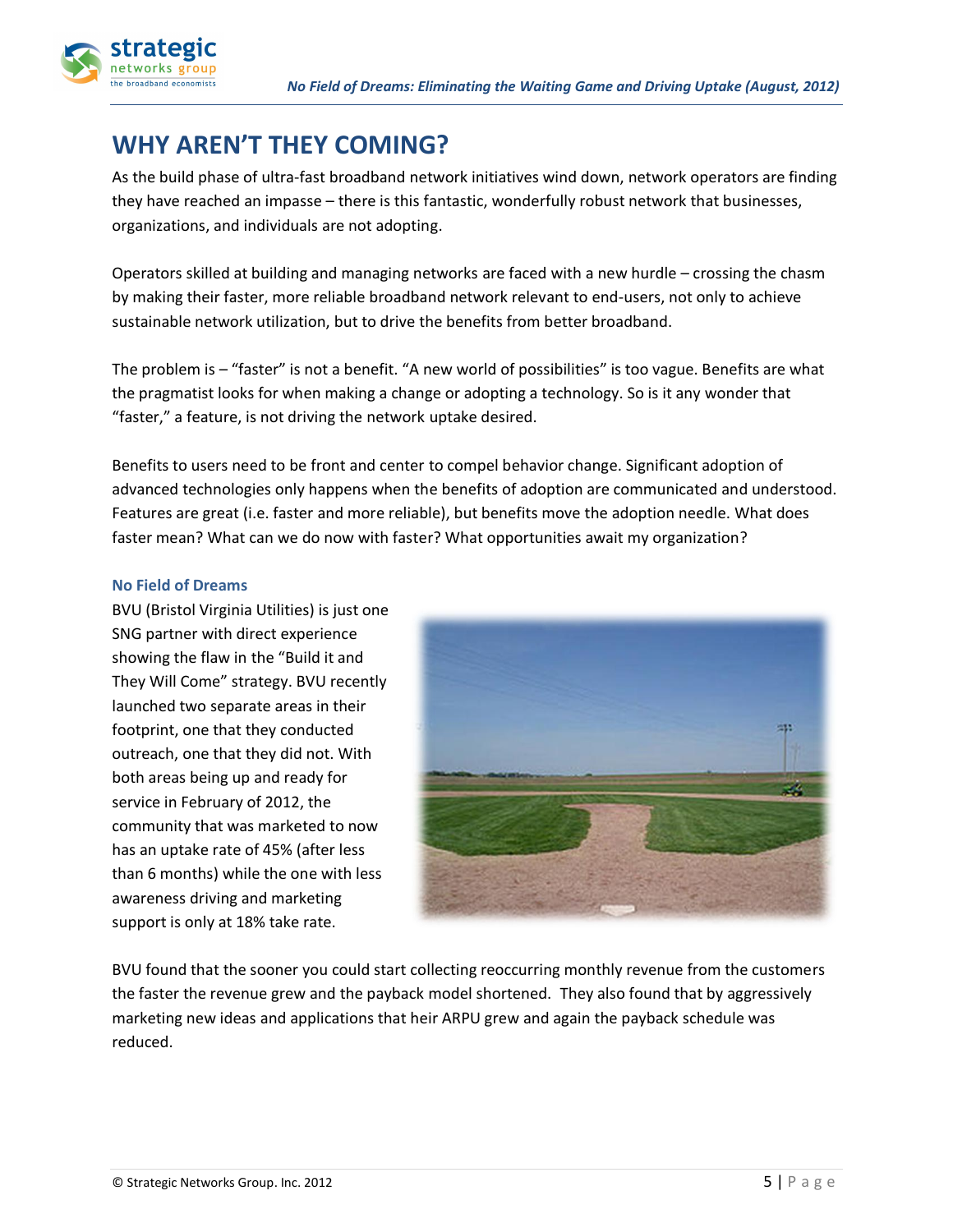

# **GETTING "THEM" TO NOT ONLY COME, BUT BUY TICKETS…**

Ultra-fast broadband networks are no different than the lifecycle of every technology service product since "high tech" was a wheel. It takes time - time that most networks just cannot afford.

For SNG, we have found the key to sustainability and eventually profitability (if that is a stated network goal) is to provide the tools to speed up the technology adoption lifecycle.

Getting past your network's reliance on innovators and early adopters and across the chasm requires demonstrating value to the more pragmatic of technology adopters, the early and late majority, and move adoption of your network up the adoption curve.

One would be hard pressed to find anyone in 2012 who does not think broadband is a great thing. But the reality is, not enough people (leaders of businesses, organizations, and Community Anchor Institutions) truly understand all the benefits bigger broadband / ultra-fast broadband networks can bring. So this leaves fiber (FTTH) networks at a loss as to how to quickly drive uptake as businesses and organizations, for the most part, do not completely understand the extent of the economic benefits that can come from fiber.

### **Start with the BENEFITS (and not the features) of Ultra-Fast Broadband**

For more than a decade, SNG has been collecting information about broadband utilization and its impact on economic development, for regions down to individual businesses and households. Most recently, in the past several years we have been taking the use of e-solutions and applying what we call a DEi (Digital Economy index) score to individual entities to reflect their broadband utilization. DEi is a proprietary SNG measure where scores range from 1 to 10 (10 being highest). The higher scores reflecting the greater the number, scope and sophistication of the Internet activities deployed in an organization.

With tens of thousands households, businesses, and organizations in our unique, one-of-a-kind database of Internet utilization and impacts, we are able to ascertain the e-solutions that are easiest to adopt, the low hanging fruit of Internet applications… and the ones that are more difficult to find resonance and with it… adoption.

| <b>Quick to Adopt</b>         | <b>Slow to Adopt</b>           |
|-------------------------------|--------------------------------|
| Access government information | Teleworking                    |
| Electronic document transfer  | Rich media or service creation |
| Purchasing goods and services | Selling goods or services      |
| Online research               | Deliver services or content    |
| Website                       | Social networking              |

#### **e-Solutions Adoption Rates for "Average" Organizations (with DEi of 6)**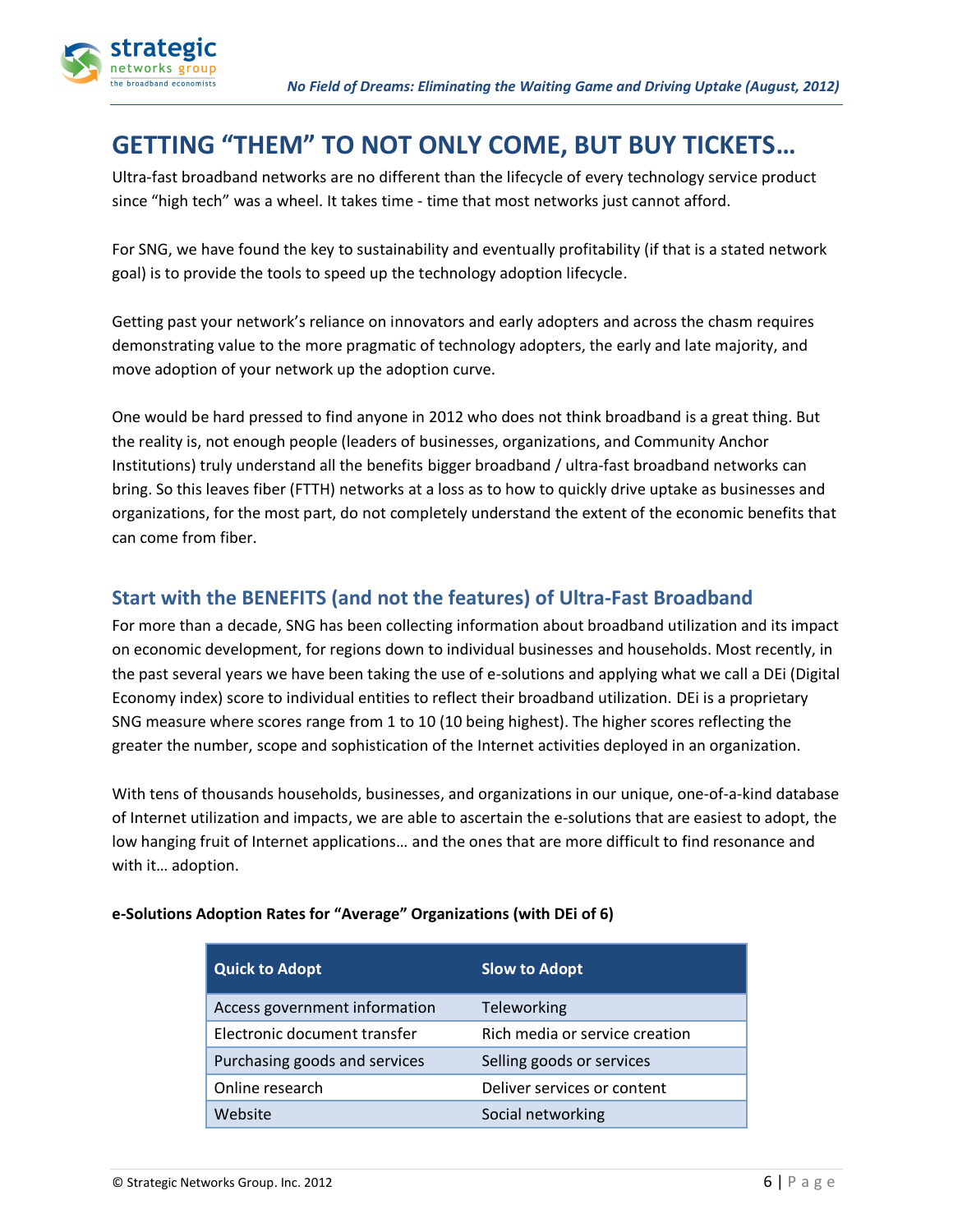

Unfortunately, the "slow to adopt" e-solutions are better served with ultra-fast broadband… so carriers are dealing with two challenges: 1) making the e-solutions relevant; and, 2) driving uptake so that individuals and organizations can realize these benefits.

Additionally, the slow to adopt e-solutions are the ones that are the most beneficial to your network's prospects, the ones that drive the greatest economic impact for end-users.



The value of ultra-fast broadband networks needs to be personalized to the needs of individual businesses, organizations and households. It is critical that this personalization demonstrates benefits and clearly lays out the value of better broadband. Businesses, for example, will need to know the return on investment (ROI) for adopting your network. This is where we look back at basic marketing principles to solve the problem of "once it has been built, why aren't they coming?"

Until FTTH vendors figure out how to personalize the value of FTTH to endusers, adoption and meaningful use will continue to be an issue – and they will not be seeing the uptake by end-users that can justify their investment in FTTH networks.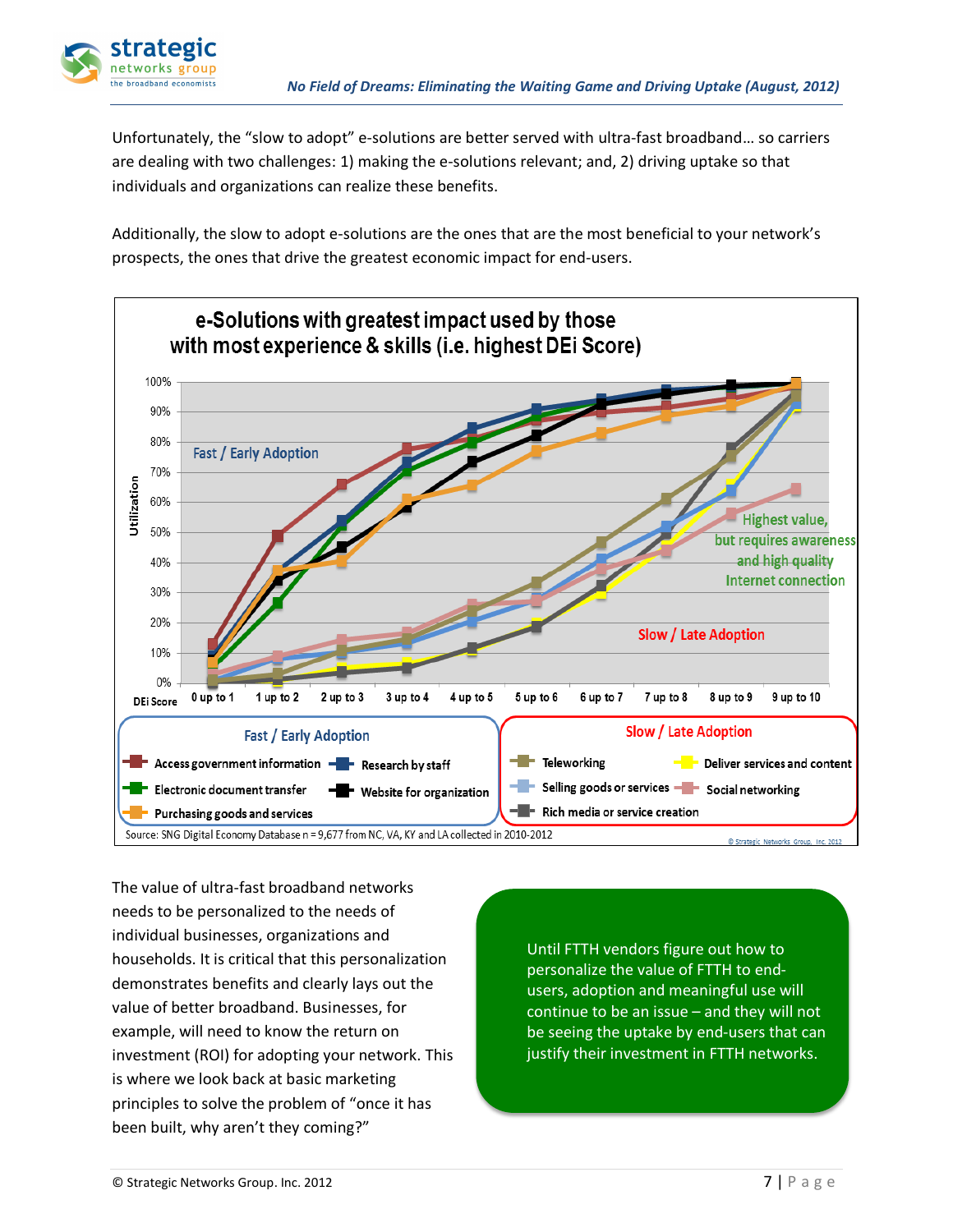

### **Putting Their Money Where Our Mouth Is**

So how do we take the feature of faster and turn it into a benefit so we can create uptake? For SNG and its clients, we go through a "self-assessment" process by businesses and organizations in a given network's footprint, and then compare the Internet applications they are undertaking versus those that they are not. Alongside the applications not being used (we call them e-solutions), we include what their benefit COULD BE, in dollars and cents, should they adopt said e-solutions. We actually provide ROI by comparing the organization's size, industry, etc. with their peers in our expansive database and the benefits they receive.

#### **Whether we like it or not, driving adoption of ultra-fast broadband networks is a two-step process:**

- 1. Education driving understanding of the benefits of ultra-fast broadband, and
- 2. Close getting the household, company, organization to actually signup for the service.

Only by creating an understanding of the benefits will you ever get your network to "majority" position as per the Technology Adoption Lifecycle.

Looking back at nature versus nurture and the *Diffusion of Innovations* theory, we are impacting movement along the tech curve and driving uptake in the four areas of diffusion by…

- **The innovation** Better broadband (ultra-fast and more reliable), distinguishing effective utilization from basic Internet usage.
- **Communication channels** One-to-one communication of the benefits of e-solutions and the ultra-fast broadband needed for full utilization.
- **Time** By delivering the ROI that ultra-fast broadband and its e-solutions bring, prospects are faster to adopt so they can realize efficiencies.
	- o Knowledge (what are the e-solutions not being utilized that should be)
	- o Persuasion (the ROI of adopting ultra-fast broadband and e-solutions)
	- $\circ$  Decision (weighing advantages/disadvantages what is the cost of not adopting?)
	- o Implementation (employing ultra-fast broadband… signing up for your network)
	- $\circ$  Confirmation (utilization of ultra-fast broadband and driving economic benefits)
- **Social system** Leveraging industry leaders' utilization of ultra-fast broadband and e-solutions to persuade adoption.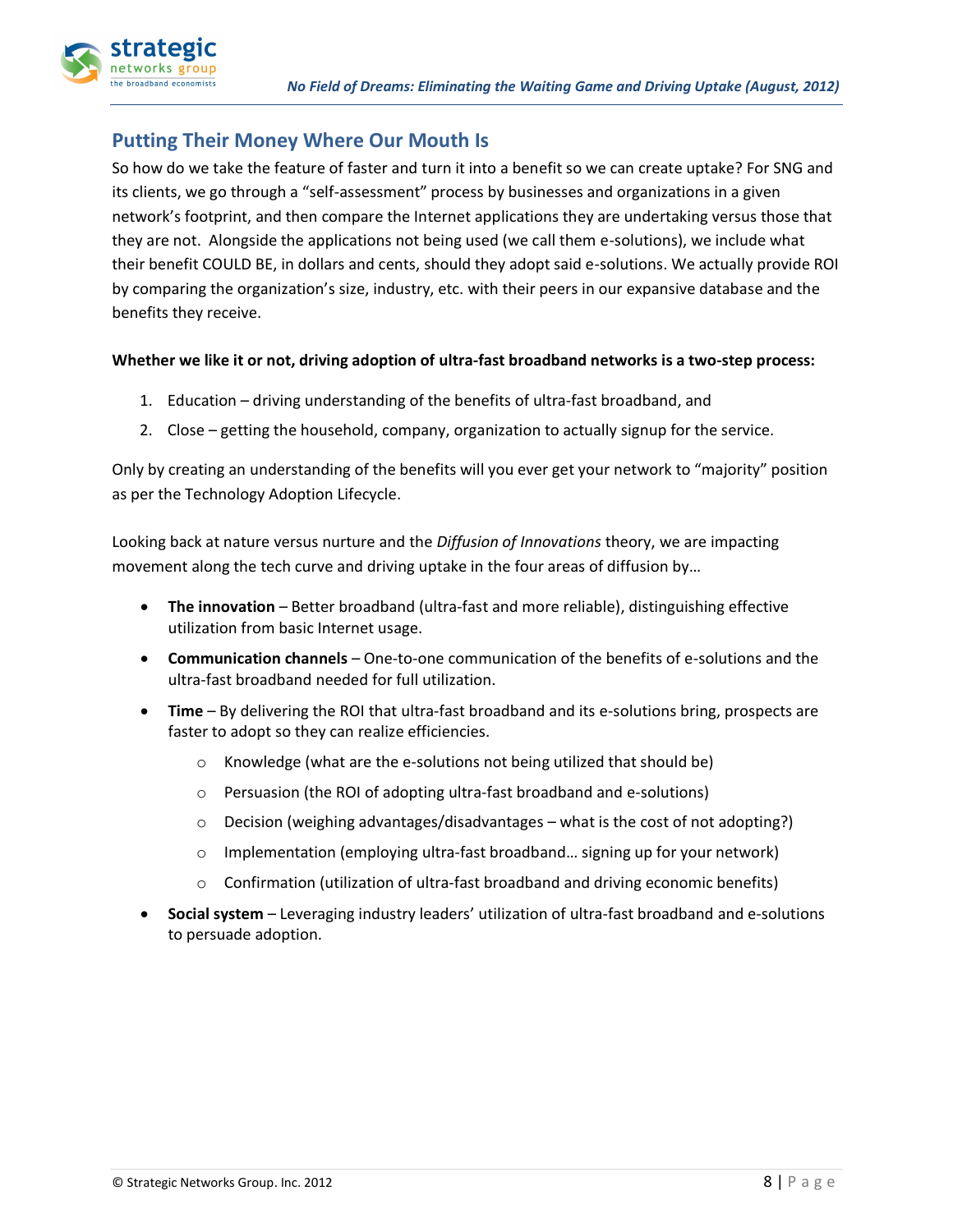

### **The Good News: Once They Come, They Are Not Leaving**

SNG's research shows that, once customers get through the understanding of why ultra-fast broadband is important (once they adopt), the benefits the realize are not only greater, but end-users recognize the value and accompanying benefits. The chart below clearly demonstrates that users of ultra-fast broadband networks, in this case fiber (FTTH) are seeing greater value.

### **Internet benefits vary by speed and quality of connection**



*Sample: Fiber 737; Cable 1,257; DSL 1,892; Dial-up 102* 

Just as significantly, the level of customer satisfaction among fiber customers is off the charts when compared to the traditional cable, DSL, etc.) Fiber has proven its reliability where other access type did not.

In other words, once you have a customer, you are most likely keeping that customer.

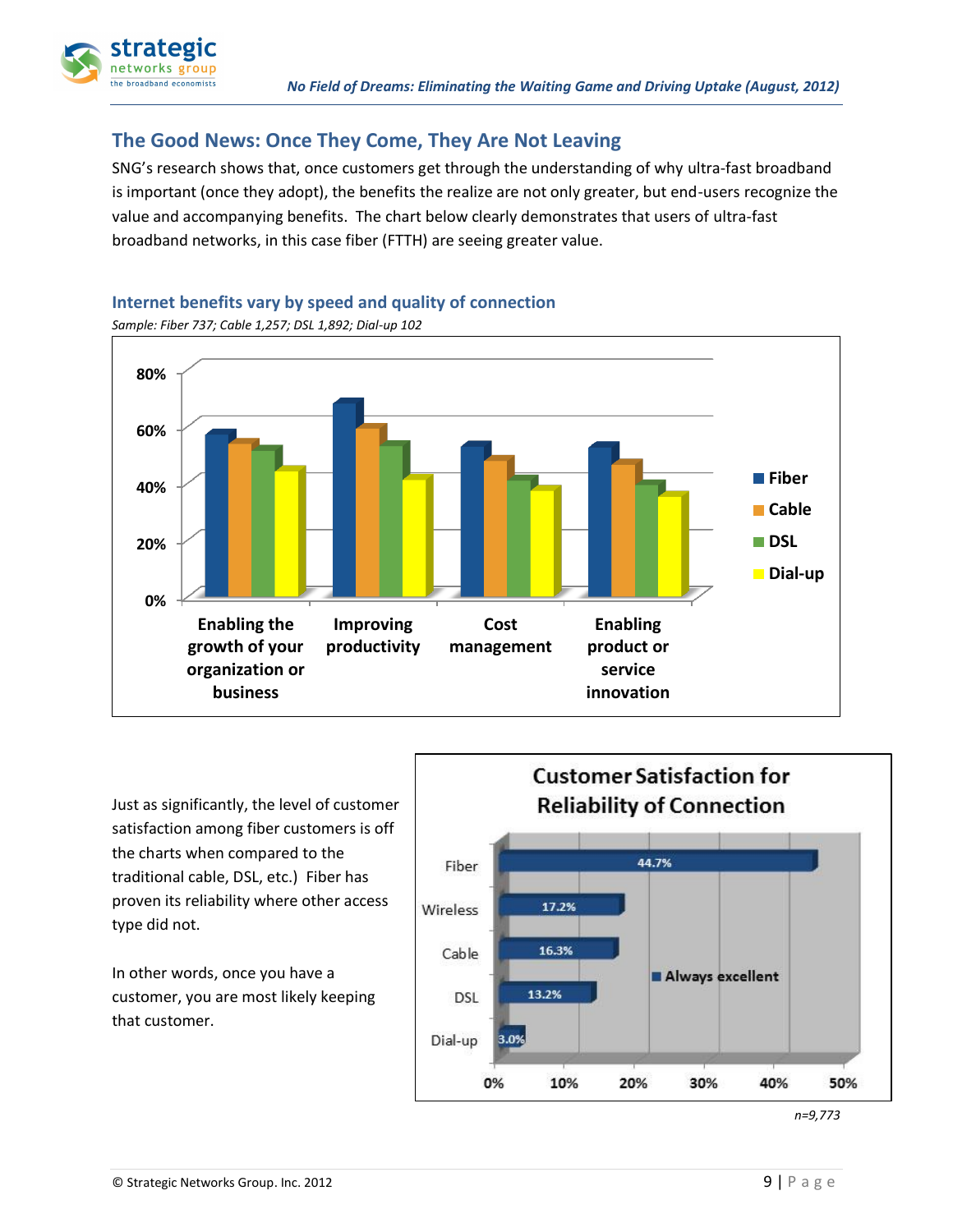



# **CONCLUSION**

Build it and the will come is not only a faulty theory, it goes against the basic laws of technology marketing. Theories developed over the past 50 years have continued to be born out to be true – that technology adoption is slow and sometimes does not come at all unless you make smart, strategic efforts to cross the chasm and drive usage.

And make no mistake, ultra-fast broadband is NOT a utility – it is a technology, what many will see as a luxury that needs to be sold by touting not the feature of fast, but the benefits of ultra-fast broadband and its accompanying e-solutions.

SNG is working with regions and carriers to help foster the organic process of growing capacity by providing organizations and businesses with a direct correlation between uptake and ROI. SNG's solution provides organizations and businesses with a roadmap to tangible benefits from broadband. We show individual organizations how to become more productive and competitive through the use of ultra-fast broadband, and with it, fiber.

Are you doing what it takes to drive uptake… or is your plan to wait?

## **About the writers**

Doug Adams is a proven marketing professional with more than 20 years experience in marketing, mostly in the world of high technology. As the Founder and CMO of The Think Agency, [www.thethinkagency.com,](http://www.thethinkagency.com/) Adams also serves as Director of Communications for SNG.

To contact Doug Adams: [dadams@sngroup.com](mailto:dadams@sngroup.com) +1.330.933.3374

Michael Curri has supporting broadband initiatives across the globe for more than fifteen years. As a renowned world leading broadband economist, Curri has a proven track record in targeting opportunities for economic development through broadband. He and his firm (SNG) are able to quantify the economic impacts of broadband and provide actionable intelligence for growth, at a macro and micro level.

To contact Michael Curri: [mcurri@sngroup.com](mailto:mcurri@sngroup.com) +1.613.234.1549